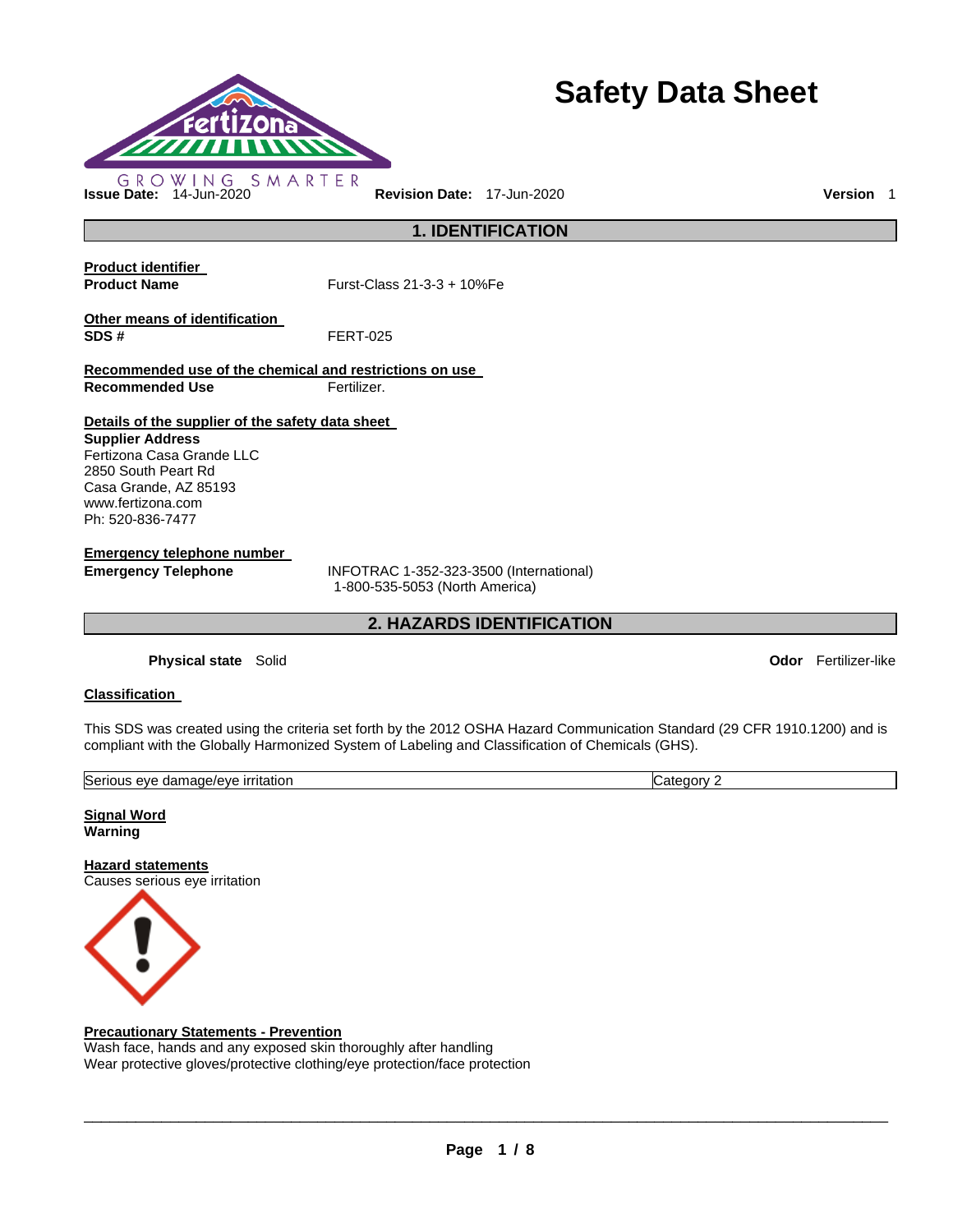#### **Precautionary Statements - Response**

IF IN EYES: Rinse cautiously with water for several minutes. Remove contact lenses, if present and easy to do. Continue rinsing If eye irritation persists: Get medical advice/attention

\_\_\_\_\_\_\_\_\_\_\_\_\_\_\_\_\_\_\_\_\_\_\_\_\_\_\_\_\_\_\_\_\_\_\_\_\_\_\_\_\_\_\_\_\_\_\_\_\_\_\_\_\_\_\_\_\_\_\_\_\_\_\_\_\_\_\_\_\_\_\_\_\_\_\_\_\_\_\_\_\_\_\_\_\_\_\_\_\_\_\_\_\_

## **3. COMPOSITION/INFORMATION ON INGREDIENTS**

Please also refer to subsequent sections of this SDS for additional information regarding the components of this product.

| <b>Chemical name</b> | <b>CAS No</b> | Weight-% |
|----------------------|---------------|----------|
| Ammonium Nitrate     | 6484-52-2     | 50-60    |
| Potassium Nitrate    | 7757-79-1     | $5 - 10$ |
| Ammonium chloride    | 12125-02-9    | 1-5      |

\*\*If Chemical Name/CAS No is "proprietary" and/or Weight-% is listed as a range, the specific chemical identity and/or percentage of composition has been withheld as a trade secret.\*\*

## **4. FIRST AID MEASURES**

#### **Description of first aid measures**

| <b>General Advice</b> | Provide this SDS to medical personnel for treatment.                                                                                                                                          |  |
|-----------------------|-----------------------------------------------------------------------------------------------------------------------------------------------------------------------------------------------|--|
| <b>Eye Contact</b>    | Rinse cautiously with water for several minutes. Remove contact lenses, if present and<br>easy to do. Continue rinsing. If eye irritation persists: Get medical advice/attention.             |  |
| <b>Skin Contact</b>   | Wash with plenty of water. Take off contaminated clothing. Wash contaminated clothing<br>before reuse. If skin irritation persists, call a physician.                                         |  |
| Inhalation            | Remove exposed individual(s) to fresh air for 20 minutes. Consult a physician/poison center<br>if individual's condition declines or if symptoms persist.                                     |  |
| Ingestion             | Rinse mouth. Do NOT induce vomiting. Drink 1 or 2 glasses of water. Never give anything<br>by mouth to an unconscious person. Call a poison center or doctor/physician if you feel<br>unwell. |  |

#### **Most important symptoms and effects, both acute and delayed**

**Symptoms** Causes serious eye irritation. May be harmful if swallowed. May cause skin irritation.

#### **Indication of any immediate medical attention and special treatment needed**

**Notes to Physician**  Treat symptomatically.

## **5. FIRE-FIGHTING MEASURES**

#### **Suitable Extinguishing Media**

Use extinguishing measures that are appropriate to local circumstances and the surrounding environment.

#### **Unsuitable Extinguishing Media** Not determined.

#### **Specific Hazards Arising from the Chemical**

Product is not flammable.

#### **Protective equipment and precautions for firefighters**

As in any fire, wear self-contained breathing apparatus pressure-demand, MSHA/NIOSH (approved or equivalent) and full protective gear.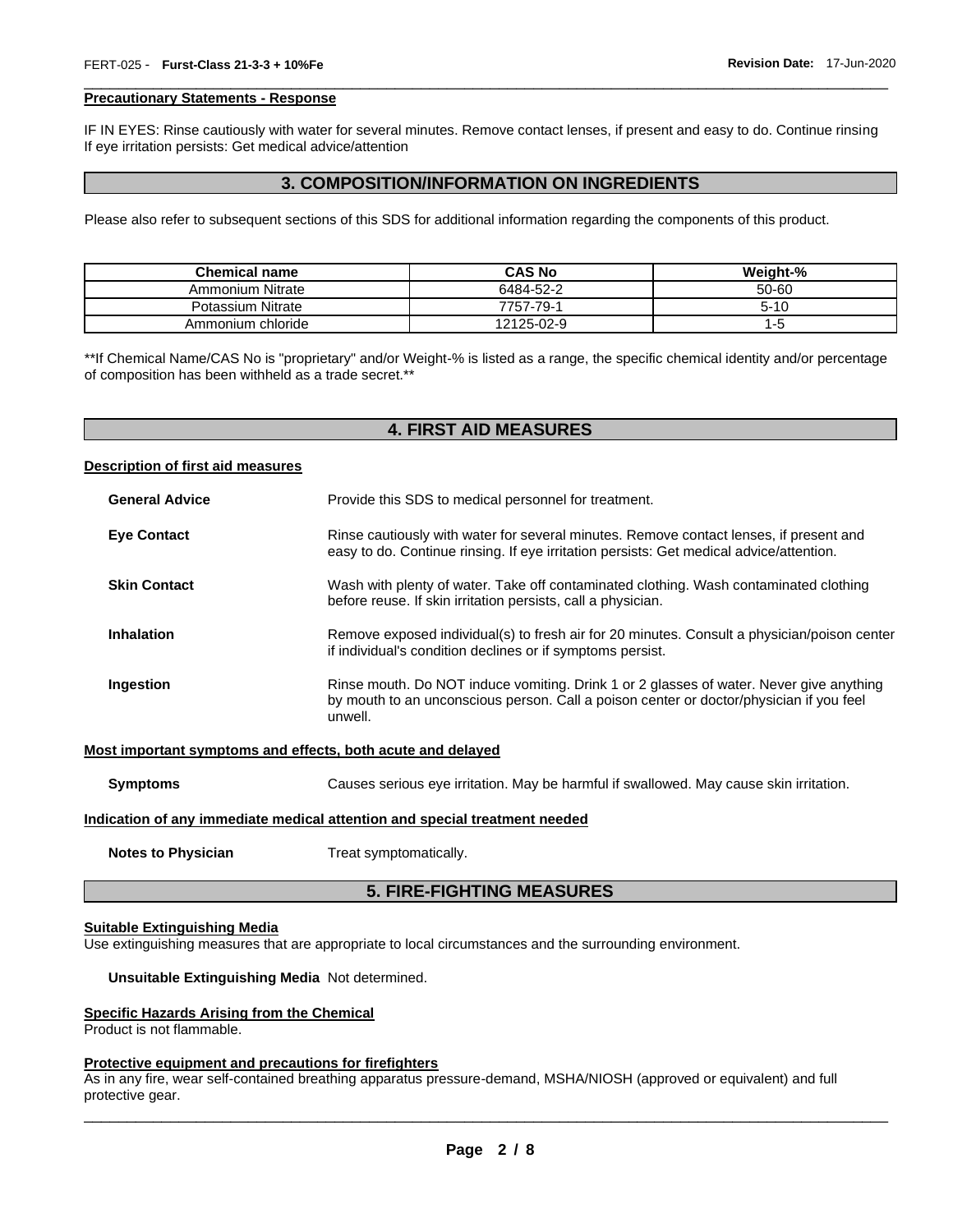## \_\_\_\_\_\_\_\_\_\_\_\_\_\_\_\_\_\_\_\_\_\_\_\_\_\_\_\_\_\_\_\_\_\_\_\_\_\_\_\_\_\_\_\_\_\_\_\_\_\_\_\_\_\_\_\_\_\_\_\_\_\_\_\_\_\_\_\_\_\_\_\_\_\_\_\_\_\_\_\_\_\_\_\_\_\_\_\_\_\_\_\_\_ **6. ACCIDENTAL RELEASE MEASURES**

### **Personal precautions, protective equipment and emergency procedures**

| <b>Personal Precautions</b>                          | Wear protective clothing as described in Section 8 of this safety data sheet. Ventilate area<br>of leak or spill.                                         |  |  |
|------------------------------------------------------|-----------------------------------------------------------------------------------------------------------------------------------------------------------|--|--|
| <b>Environmental precautions</b>                     |                                                                                                                                                           |  |  |
| <b>Environmental precautions</b>                     | Do not allow into any sewer, on the ground or into any body of water. See Section 12 for<br>additional Ecological Information.                            |  |  |
| Methods and material for containment and cleaning up |                                                                                                                                                           |  |  |
| <b>Methods for Containment</b>                       | Prevent further leakage or spillage if safe to do so.                                                                                                     |  |  |
| <b>Methods for Clean-Up</b>                          | Avoid creating dust. Reclaim where possible. Sweep up and shovel into suitable containers<br>for disposal. For waste disposal, see section 13 of the SDS. |  |  |
|                                                      | <b>7. HANDLING AND STORAGE</b>                                                                                                                            |  |  |
|                                                      |                                                                                                                                                           |  |  |

#### **Precautions for safe handling**

| <b>Advice on Safe Handling</b> | Avoid generation of dust. Wear eye/face protection. Wear protective gloves/protective<br>clothing. Do not eat, drink or smoke when using this product. Use personal protection<br>recommended in Section 8. Wash face, hands and any exposed skin thoroughly after<br>handling. Avoid breathing dusts. Use only in well ventilated areas. Observe precautions<br>found on the label. |
|--------------------------------|--------------------------------------------------------------------------------------------------------------------------------------------------------------------------------------------------------------------------------------------------------------------------------------------------------------------------------------------------------------------------------------|
|                                |                                                                                                                                                                                                                                                                                                                                                                                      |

#### **Conditions for safe storage, including any incompatibilities**

**Storage Conditions Keep containers tightly closed in a dry, cool and well-ventilated place.** 

**Incompatible Materials** Strong oxidizing agents. Strong acids. Strong bases.

## **8. EXPOSURE CONTROLS/PERSONAL PROTECTION**

#### **Exposure Guidelines**

| <b>Chemical name</b>            | <b>ACGIH TLV</b>                                           | <b>OSHA PEL</b>                                                                   | <b>NIOSH IDLH</b>                                             |
|---------------------------------|------------------------------------------------------------|-----------------------------------------------------------------------------------|---------------------------------------------------------------|
| Ammonium chloride<br>12125-02-9 | STEL: 20 mg/m $3$<br>fume<br>TWA: $10 \text{ ma/m}^3$ fume | (vacated) TWA: $10 \text{ mg/m}^3$<br>tume<br>(vacated) STEL: 20 mg/m $3$<br>tume | TWA: $10 \text{ mg/m}^3$<br>fume<br>STEL: 20 mg/m $3$<br>fume |

*NIOSH IDLH Immediately Dangerous to Life or Health* 

## **Appropriate engineering controls**

**Engineering Controls** Maintain eye wash fountain and quick-drench facilities in work area.

#### **Individual protection measures, such as personal protective equipment**

| <b>Eve/Face Protection</b>      | Safety glasses as a minimum for protection. Refer to 29 CFR 1910.133 for eye and face<br>protection regulations.      |
|---------------------------------|-----------------------------------------------------------------------------------------------------------------------|
| <b>Skin and Body Protection</b> | Wear protective gloves and protective clothing. Refer to 29 CFR 1910.138 for appropriate<br>skin and body protection. |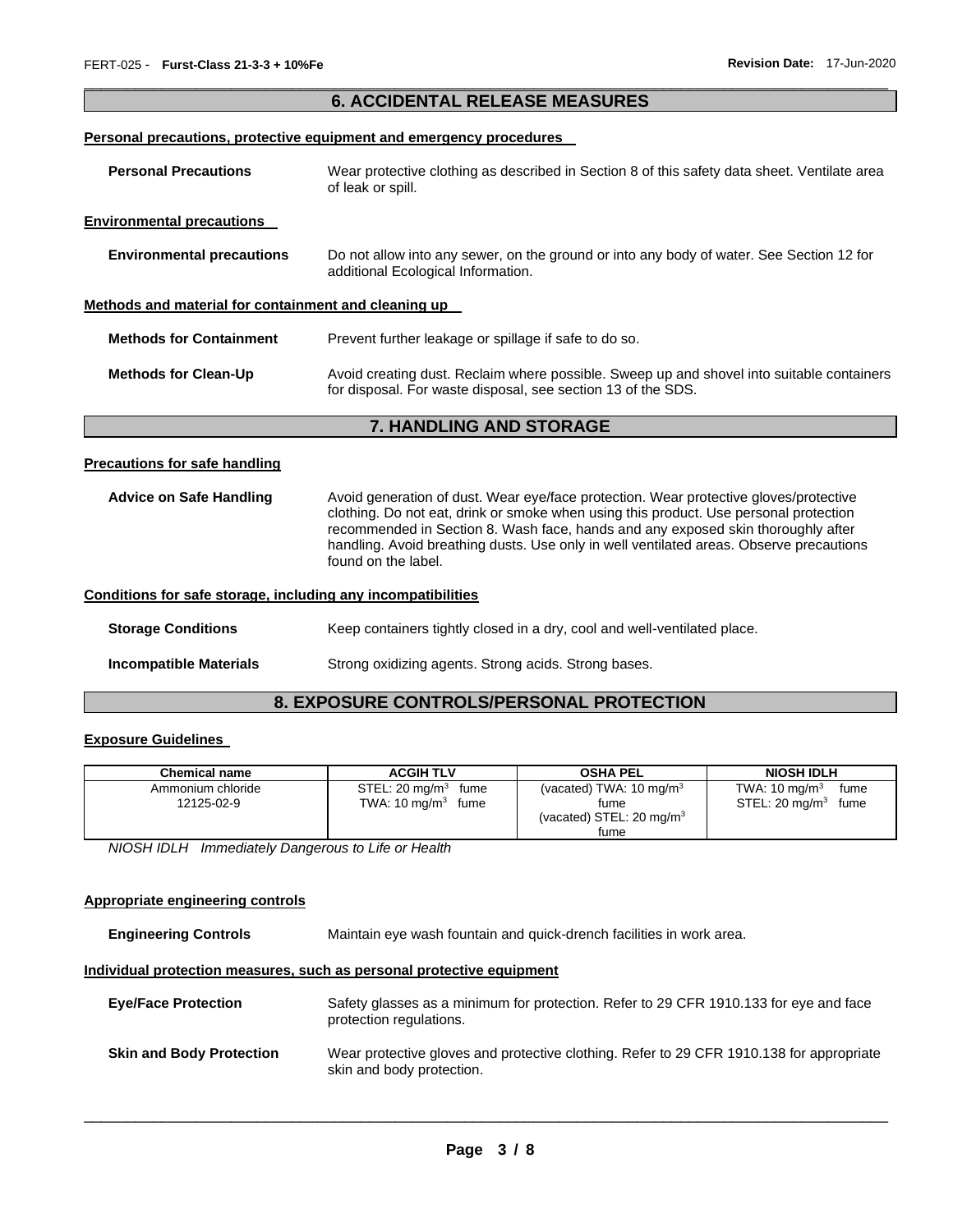\_\_\_\_\_\_\_\_\_\_\_\_\_\_\_\_\_\_\_\_\_\_\_\_\_\_\_\_\_\_\_\_\_\_\_\_\_\_\_\_\_\_\_\_\_\_\_\_\_\_\_\_\_\_\_\_\_\_\_\_\_\_\_\_\_\_\_\_\_\_\_\_\_\_\_\_\_\_\_\_\_\_\_\_\_\_\_\_\_\_\_\_\_ **Respiratory Protection** If necessary, wear a MSHA/NIOSH-approved respirator. Refer to 29 CFR 1910.134 for respiratory protection requirements.

**General Hygiene Considerations** Avoid contact with skin, eyes and clothing. After handling this product, wash hands before eating, drinking, or smoking. If contact occurs, remove contaminated clothing. If needed, take first aid action shown on section 4 of this SDS. Launder contaminated clothing before reuse.

## **9. PHYSICAL AND CHEMICAL PROPERTIES**

## **Information on basic physical and chemical properties**

| <b>Physical state</b><br>Appearance              | Solid<br>Not determined | Odor                  | Fertilizer-like |
|--------------------------------------------------|-------------------------|-----------------------|-----------------|
| Color                                            | Not determined          | <b>Odor Threshold</b> | Not determined  |
| <b>Property</b>                                  | <b>Values</b>           | Remarks • Method      |                 |
| рH                                               | Not determined          |                       |                 |
| Melting point / freezing point                   | Not determined          |                       |                 |
| Boiling point / boiling range                    | Not determined          |                       |                 |
| <b>Flash point</b>                               | Not determined          |                       |                 |
| <b>Evaporation Rate</b>                          | Not determined          |                       |                 |
| <b>Flammability (Solid, Gas)</b>                 | Not determined          |                       |                 |
| <b>Flammability Limit in Air</b>                 |                         |                       |                 |
| <b>Upper flammability or explosive</b><br>limits | Not determined          |                       |                 |
| Lower flammability or explosive<br>limits        | Not determined          |                       |                 |
| <b>Vapor Pressure</b>                            | Not determined          |                       |                 |
| <b>Vapor Density</b>                             | Not determined          |                       |                 |
| <b>Relative Density</b>                          | Not determined          |                       |                 |
| <b>Water Solubility</b>                          | Soluble in water        |                       |                 |
| Solubility in other solvents                     | Not determined          |                       |                 |
| <b>Partition Coefficient</b>                     | Not determined          |                       |                 |
| <b>Autoignition temperature</b>                  | Not determined          |                       |                 |
| <b>Decomposition temperature</b>                 | Not determined          |                       |                 |
| <b>Kinematic viscosity</b>                       | Not determined          |                       |                 |
| <b>Dynamic Viscosity</b>                         | Not determined          |                       |                 |
| <b>Explosive Properties</b>                      | Not determined          |                       |                 |
| <b>Oxidizing Properties</b>                      | Not determined          |                       |                 |

## **10. STABILITY AND REACTIVITY**

#### **Reactivity**

Not reactive under normal conditions.

#### **Chemical stability**

Stable under recommended storage conditions.

#### **Possibility of hazardous reactions**

None under normal processing.

## **Conditions to Avoid**

Keep out of reach of children. Avoid generation of dust.

#### **Incompatible materials**

Strong oxidizing agents. Strong acids. Strong bases.

#### **Hazardous decomposition products**

None known based on information supplied.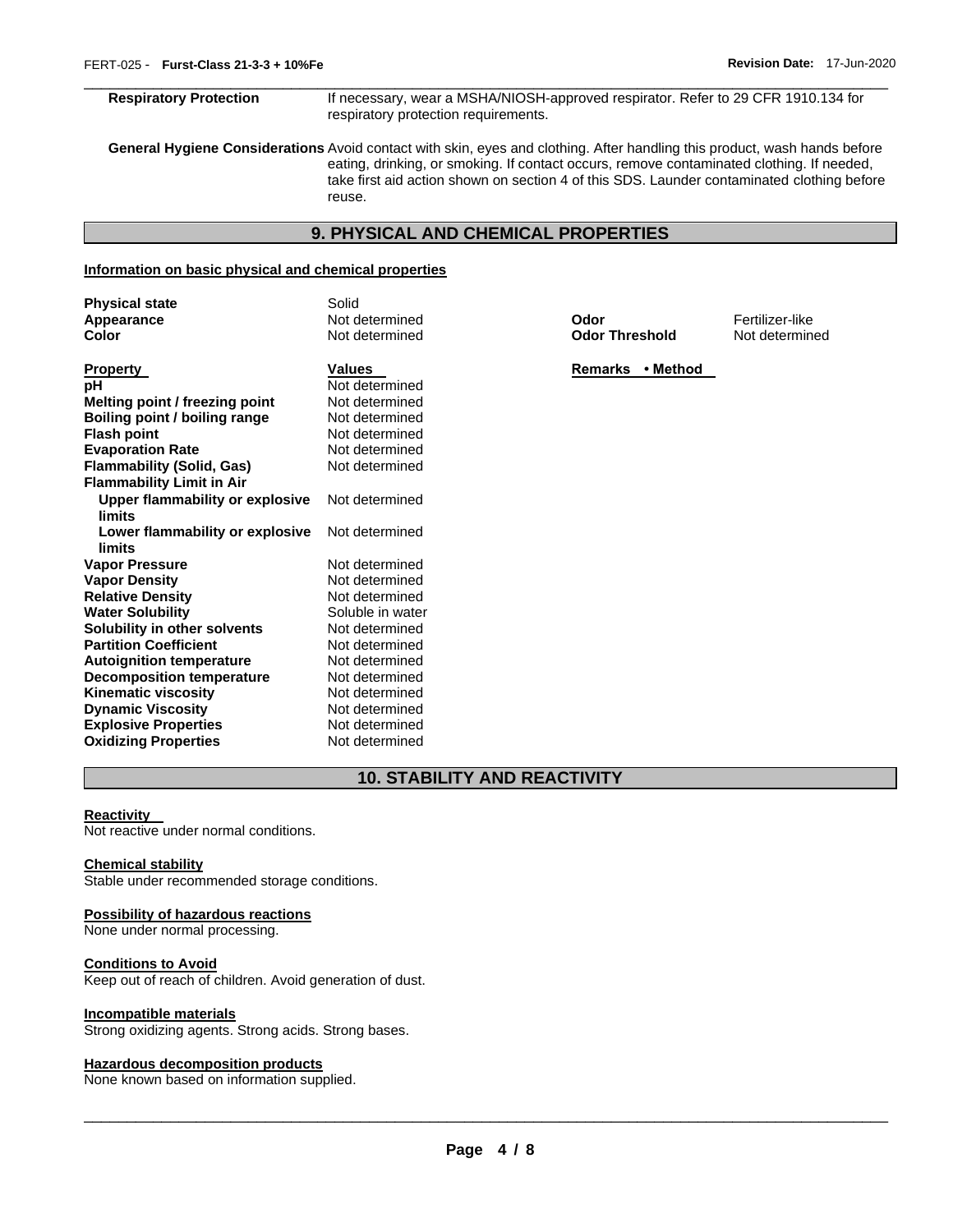## \_\_\_\_\_\_\_\_\_\_\_\_\_\_\_\_\_\_\_\_\_\_\_\_\_\_\_\_\_\_\_\_\_\_\_\_\_\_\_\_\_\_\_\_\_\_\_\_\_\_\_\_\_\_\_\_\_\_\_\_\_\_\_\_\_\_\_\_\_\_\_\_\_\_\_\_\_\_\_\_\_\_\_\_\_\_\_\_\_\_\_\_\_ **11. TOXICOLOGICAL INFORMATION**

#### **Information on likely routes of exposure**

| <b>Product Information</b> |                                                     |
|----------------------------|-----------------------------------------------------|
| <b>Eve Contact</b>         | Causes serious eye irritation.                      |
| <b>Skin Contact</b>        | Prolonged contact may cause redness and irritation. |
| <b>Inhalation</b>          | May cause irritation if inhaled.                    |
| Ingestion                  | May be harmful if swallowed.                        |

#### **Component Information**

| <b>Chemical name</b>            | Oral LD50             | <b>Dermal LD50</b> | <b>Inhalation LC50</b>   |
|---------------------------------|-----------------------|--------------------|--------------------------|
| Ammonium Nitrate<br>6484-52-2   | $= 2217$ mg/kg (Rat)  |                    | $> 88.8$ mg/L (Rat) 4 h  |
| Potassium Nitrate<br>7757-79-1  | $=$ 3015 mg/kg (Rat)  |                    |                          |
| Ammonium chloride<br>12125-02-9 | = 1650 mg/kg<br>(Rat) |                    | $\overline{\phantom{0}}$ |

#### **Symptoms related to the physical, chemical and toxicological characteristics**

**Symptoms** Please see section 4 of this SDS for symptoms.

#### **Delayed and immediate effects as well as chronic effects from short and long-term exposure**

**Carcinogenicity** Nitrate or nitrite ingested under conditions that result in endogenous nitrosation are considered IARC group 2A carcinogens.

| <b>Chemical name</b>           | ACGIH | <b>IARC</b> | NTP | <b>OSHA</b> |
|--------------------------------|-------|-------------|-----|-------------|
| Ammonium Nitrate<br>6484-52-2  |       | Group 2A    |     |             |
| Potassium Nitrate<br>7757-79-1 |       | Group 2A    |     |             |

**Legend** 

*IARC (International Agency for Research on Cancer)*

*Group 2A - Probably Carcinogenic to Humans* 

*OSHA (Occupational Safety and Health Administration of the US Department of Labor)*

*X - Present* 

#### **Numerical measures of toxicity**

#### **The following values are calculated based on chapter 3.1 of the GHS document** .

**Oral LD50** 3,651.00 mg/kg **ATEmix (inhalation-dust/mist)** 139.38 mg/L

## **12. ECOLOGICAL INFORMATION**

#### **Ecotoxicity**

An environmental hazard cannot be excluded in the event of unprofessional handling or disposal.

#### **Component Information**

| <b>Chemical name</b>    | Algae/aguatic plants | <b>Fish</b>                             | Crustacea |
|-------------------------|----------------------|-----------------------------------------|-----------|
| <b>Ammonium Nitrate</b> |                      | 65<br>5 - 85: 48 h Cyprinus carpio mg/L |           |
| 6484-52-2               |                      | LC50 semi-static                        |           |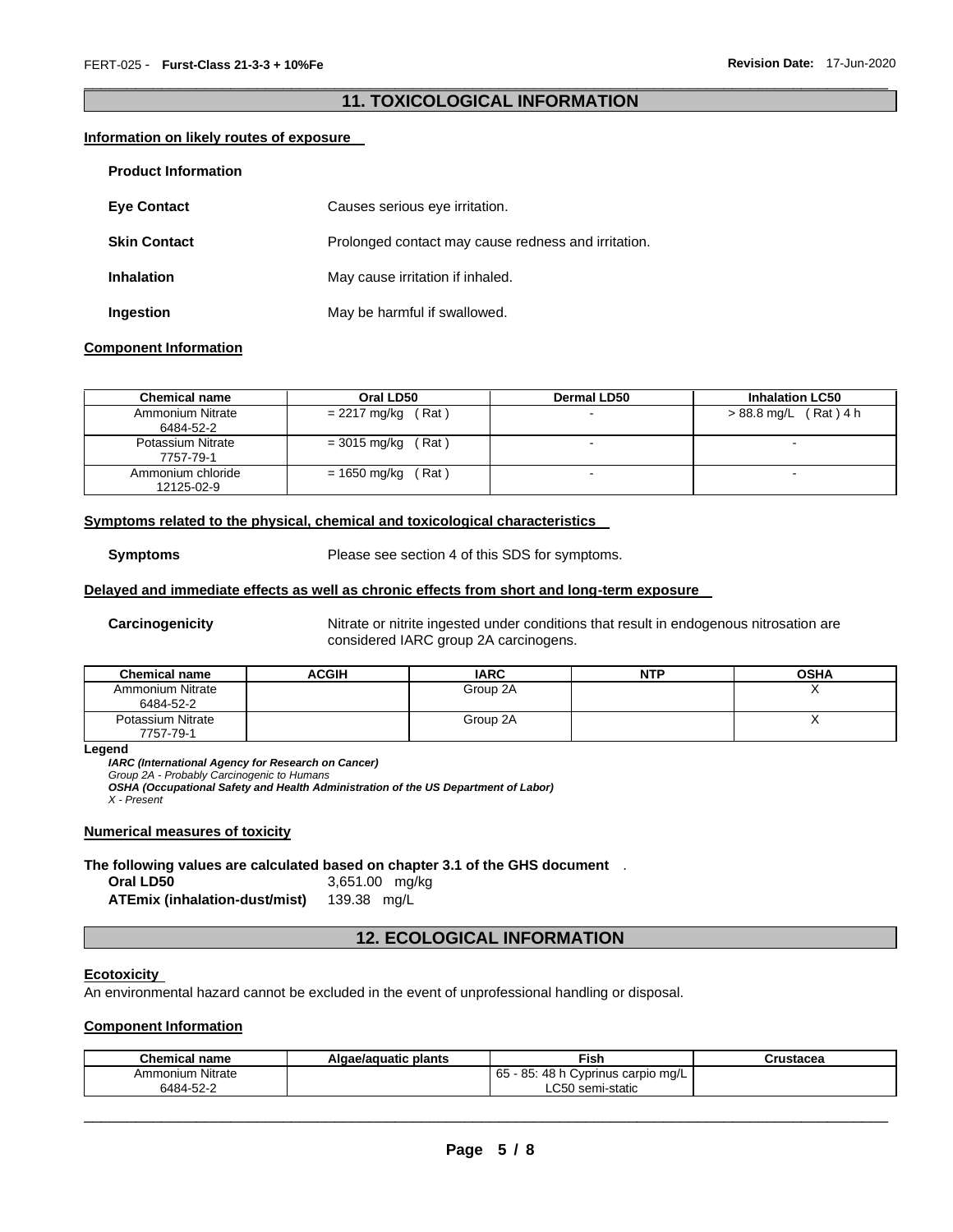| Ammonium chloride | 725: 24 h Lepomis macrochirus | 202: 24 h Daphnia magna mg/L |
|-------------------|-------------------------------|------------------------------|
| 12125-02-9        | mg/L LC50 209: 96 h Cyprinus  | LC50                         |
|                   | carpio mg/L LC50 static       |                              |

## **Persistence/Degradability**

Not determined.

## **Bioaccumulation**

There is no data for this product.

## **Mobility**

| <b>Chemical name</b>    | Do.<br>coefficient<br>artition |
|-------------------------|--------------------------------|
| <b>Ammonium Nitrate</b> | ັບ.                            |
| 6484-52-2<br>______     |                                |

#### **Other Adverse Effects**

Not determined

## **13. DISPOSAL CONSIDERATIONS**

## **Waste Treatment Methods**

| Disposal of Wastes     | Disposal should be in accordance with applicable regional, national and local laws and<br>regulations. |
|------------------------|--------------------------------------------------------------------------------------------------------|
| Contaminated Packaging | Disposal should be in accordance with applicable regional, national and local laws and<br>regulations. |

#### **California Hazardous Waste Status**

| Chemical name                 | California Hazardous Waste Status |
|-------------------------------|-----------------------------------|
| Ammonium Nitrate<br>6484-52-2 | Ignitable<br>Reactive             |
| Potassium Nitrate             | Ignitable                         |
| 7757-79-1                     | Reactive                          |

## **14. TRANSPORT INFORMATION**

| <b>Note</b> | Please see current shipping paper for most up to date shipping information, including<br>exemptions and special circumstances. |
|-------------|--------------------------------------------------------------------------------------------------------------------------------|
| <u>DOT</u>  | Not regulated                                                                                                                  |
| <b>IATA</b> | Not regulated                                                                                                                  |
| <b>IMDG</b> | Not regulated                                                                                                                  |

## **15. REGULATORY INFORMATION**

## **International Inventories**

| <b>Chemical name</b> | <b>TSCA TSCA Inventory DSL/NDSL EINECS/ELI</b> |            | <b>ENCS</b> | <b>IECSC</b> | <b>KECL</b> | <b>PICCS</b> | <b>AICS</b> |
|----------------------|------------------------------------------------|------------|-------------|--------------|-------------|--------------|-------------|
|                      | <b>Status</b>                                  | <b>NCS</b> |             |              |             |              |             |
| Ammonium Nitrate     | ACTIVE                                         |            |             |              |             |              |             |
| Iron saccharate      |                                                |            |             |              |             |              |             |
| Potassium Nitrate    | <b>ACTIVE</b>                                  |            |             |              |             |              |             |
| Ammonium chloride    | <b>ACTIVE</b>                                  |            |             |              |             |              |             |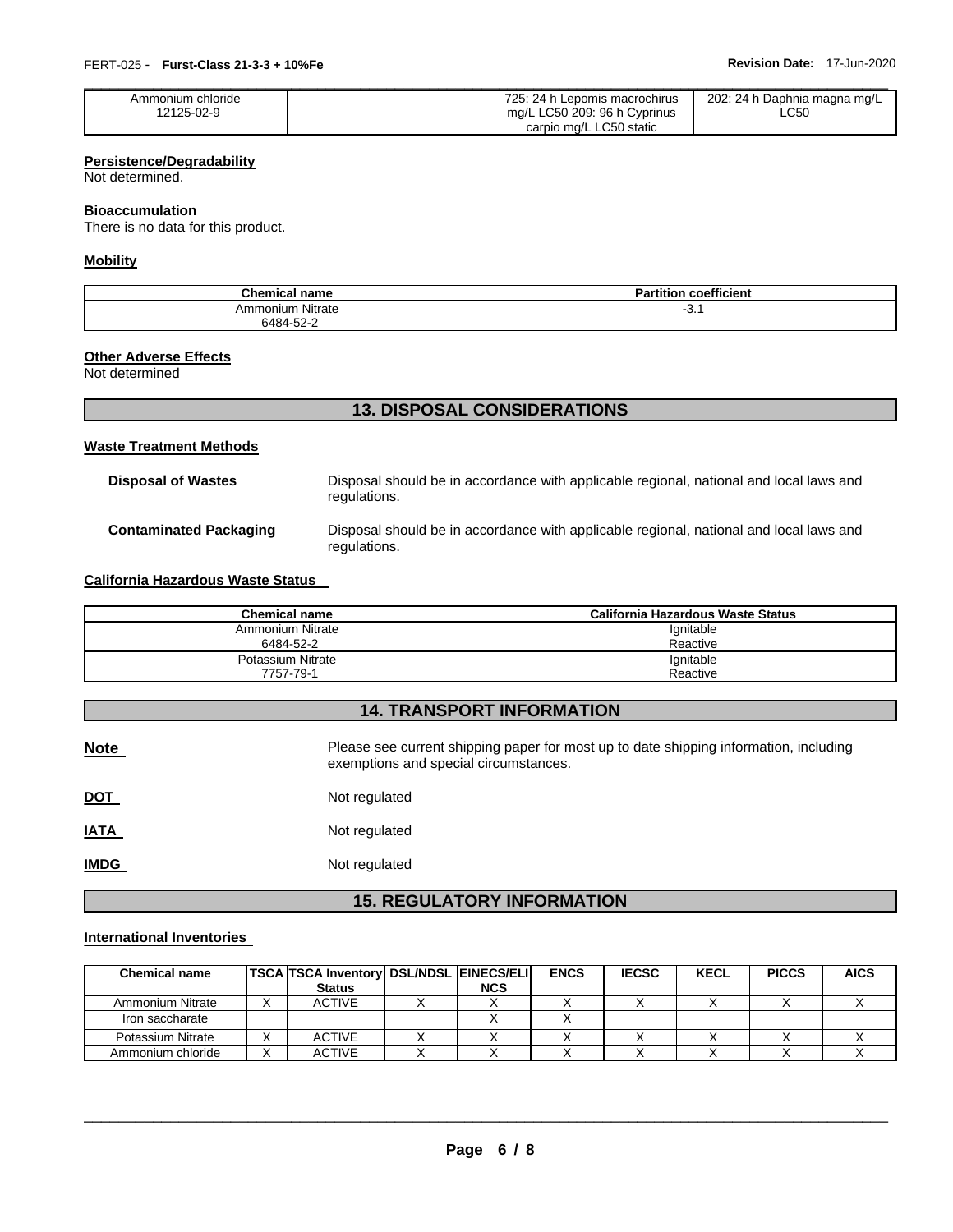## \_\_\_\_\_\_\_\_\_\_\_\_\_\_\_\_\_\_\_\_\_\_\_\_\_\_\_\_\_\_\_\_\_\_\_\_\_\_\_\_\_\_\_\_\_\_\_\_\_\_\_\_\_\_\_\_\_\_\_\_\_\_\_\_\_\_\_\_\_\_\_\_\_\_\_\_\_\_\_\_\_\_\_\_\_\_\_\_\_\_\_\_\_ **Legend:**

*TSCA - United States Toxic Substances Control Act Section 8(b) Inventory* 

*DSL/NDSL - Canadian Domestic Substances List/Non-Domestic Substances List* 

*EINECS/ELINCS - European Inventory of Existing Chemical Substances/European List of Notified Chemical Substances* 

- *ENCS - Japan Existing and New Chemical Substances*
- *IECSC - China Inventory of Existing Chemical Substances*
- *KECL - Korean Existing and Evaluated Chemical Substances*
- *PICCS - Philippines Inventory of Chemicals and Chemical Substances*
- *AICS - Australian Inventory of Chemical Substances*

#### **US Federal Regulations**

## **CERCLA**

This material, as supplied, contains one or more substances regulated as a hazardous substance under the Comprehensive Environmental Response Compensation and Liability Act (CERCLA) (40 CFR 302)

| <b>Chemical name</b> | <b>Hazardous Substances RQs</b> | <b>CERCLA/SARA RQ</b> | <b>Reportable Quantity (RQ)</b> |
|----------------------|---------------------------------|-----------------------|---------------------------------|
| Ammonium chloride    | 5000 lb                         |                       | RQ 5000 lb final RQ             |
| 12125-02-9           |                                 |                       | RQ 2270 kg final RQ             |

#### **SARA 313**

Section 313 of Title III of the Superfund Amendments and Reauthorization Act of 1986 (SARA). This product contains a chemical or chemicals which are subject to the reporting requirements of the Act and Title 40 of the Code of Federal Regulations, Part 372

| <b>Chemical name</b>           | <b>CAS No</b> | Weight-% | <b>SARA 313 - Threshold</b><br>Values % |
|--------------------------------|---------------|----------|-----------------------------------------|
| Ammonium Nitrate - 6484-52-2   | 6484-52-2     | 50-60    |                                         |
| Potassium Nitrate - 7757-79-1  | 7757-79-1     | $5 - 10$ | . .U                                    |
| Ammonium chloride - 12125-02-9 | 12125-02-9    | l - h    | ۱.U                                     |

#### **CWA (Clean Water Act)**

This product contains the following substances which are regulated pollutants pursuant to the Clean Water Act (40 CFR 122.21 and 40 CFR 122.42)

| <b>Chemical name</b> | <b>CWA - Reportable</b><br>Quantities | <b>CWA - Toxic Pollutants CWA - Priority Pollutants</b> | <b>CWA - Hazardous</b><br><b>Substances</b> |
|----------------------|---------------------------------------|---------------------------------------------------------|---------------------------------------------|
| Ammonium chloride    | 5000 lb                               |                                                         |                                             |

## **US State Regulations**

#### **California Proposition 65**

This product does not contain any Proposition 65 chemicals.

#### **U.S. State Right-to-Know Regulations**

| <b>Chemical name</b>                 | New Jersey | <b>Massachusetts</b> | Pennsylvania |
|--------------------------------------|------------|----------------------|--------------|
| <b>Ammonium Nitrate</b><br>6484-52-2 |            |                      |              |
| Potassium Nitrate<br>7757-79-1       |            |                      |              |
| Ammonium chloride<br>12125-02-9      |            |                      |              |